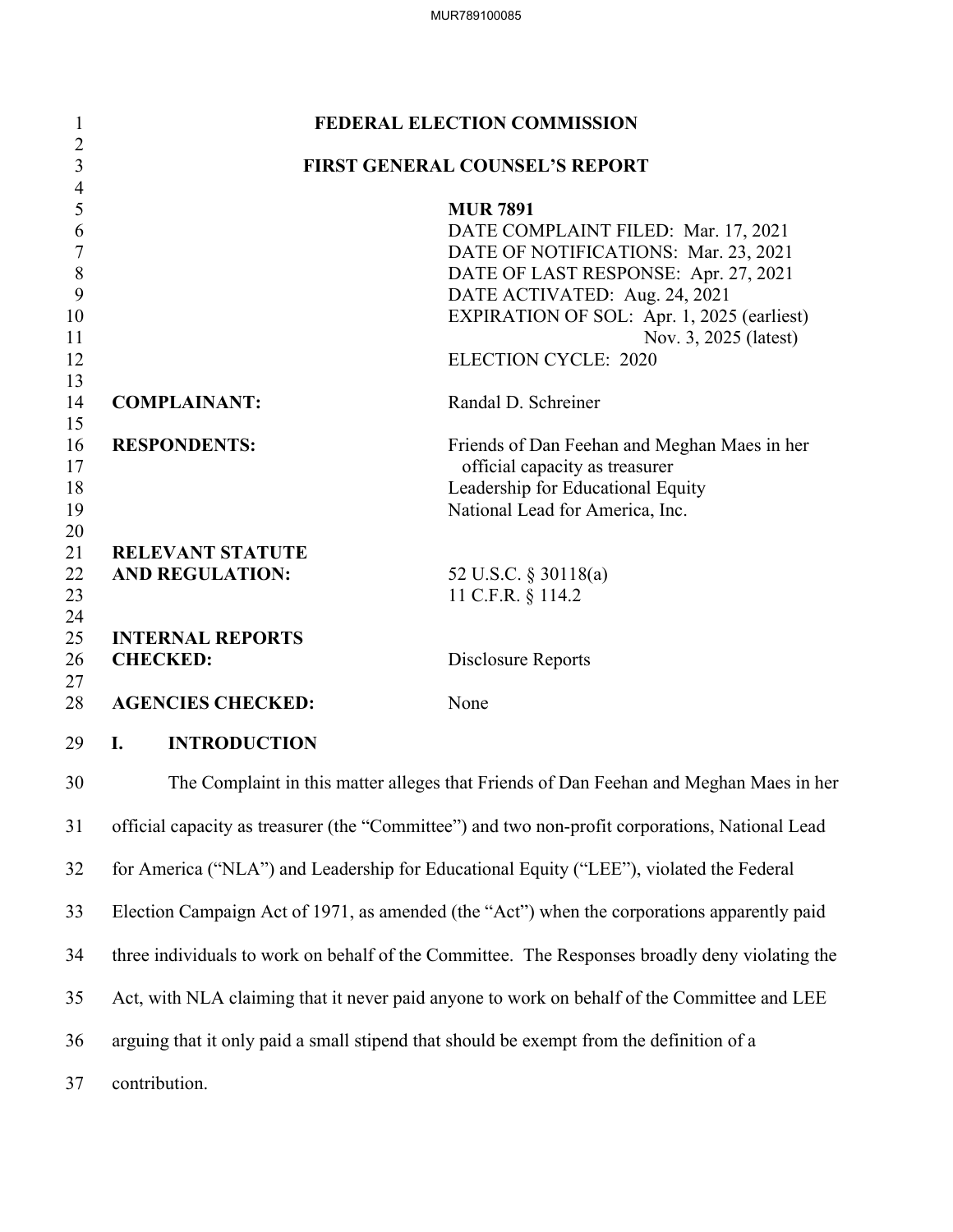MUR 7891 (Friends of Dan Feehan, *et al.*) First General Counsel's Report Page 2 of 10

| $\mathbf{1}$   | The available information indicates that although one of the named individuals was a                    |  |  |
|----------------|---------------------------------------------------------------------------------------------------------|--|--|
| 2              | fellow for NLA, NLA did not pay her for work on the Feehan campaign. Rather, she was                    |  |  |
| 3              | compensated by the Minnesota Democratic-Farmer-Labor Party ("MDFLP") for such work. We                  |  |  |
| 4              | therefore recommend that the Commission find no reason to believe that NLA violated 52 U.S.C.           |  |  |
| 5              | § 30118(a) by making a prohibited corporate contribution to the Committee. The other two                |  |  |
| 6              | individuals appear to have been paid modest stipends by LEE in connection with their work with          |  |  |
| $\overline{7}$ | the Committee. Although there is insufficient information in the record to determine whether            |  |  |
| 8              | these stipends violated the Act, considering the available information and the small amount at          |  |  |
| 9              | issue, we do not believe further investigation would be a prudent use of Commission resources.          |  |  |
| 10             | We therefore recommend that the Commission dismiss the allegation that Leadership for                   |  |  |
| 11             | Educational Equity violated 52 U.S.C. $\S 30118(a)$ by making a prohibited corporate                    |  |  |
| 12             | contribution. <sup>1</sup> For the same reason, we recommend that the Commission dismiss the allegation |  |  |
| 13             | that the Committee violated 52 U.S.C. $\S 30118(a)$ by accepting or receiving a prohibited              |  |  |
| 14             | corporate contribution. <sup>2</sup>                                                                    |  |  |

### 15 **II. FACTUAL BACKGROUND**

16 The Committee was the authorized campaign committee for former House candidate Dan 17 Feehan. Micah Joselow, Christina Beros, and Monali Bhakta worked on behalf of the 18 Committee during the 2020 election cycle.<sup>[3](#page-1-2)</sup> The Complaint attaches screenshots from the 19 LinkedIn profiles of each of these individuals, which appear to show connections with the 20 respondent corporations.<sup>[4](#page-1-3)</sup> According to these screenshots, Joselow listed his occupation as "LEE

<span id="page-1-0"></span><sup>1</sup> *See Heckler v. Chaney*, 470 U.S. 821 (1985).

<span id="page-1-1"></span><sup>2</sup> *Id*.

<span id="page-1-2"></span><sup>3</sup> *See* Resp. of Committee at 1 (Apr. 27, 2021).

<span id="page-1-3"></span><sup>4</sup> Compl. at 2-4 (Mar. 17, 2021).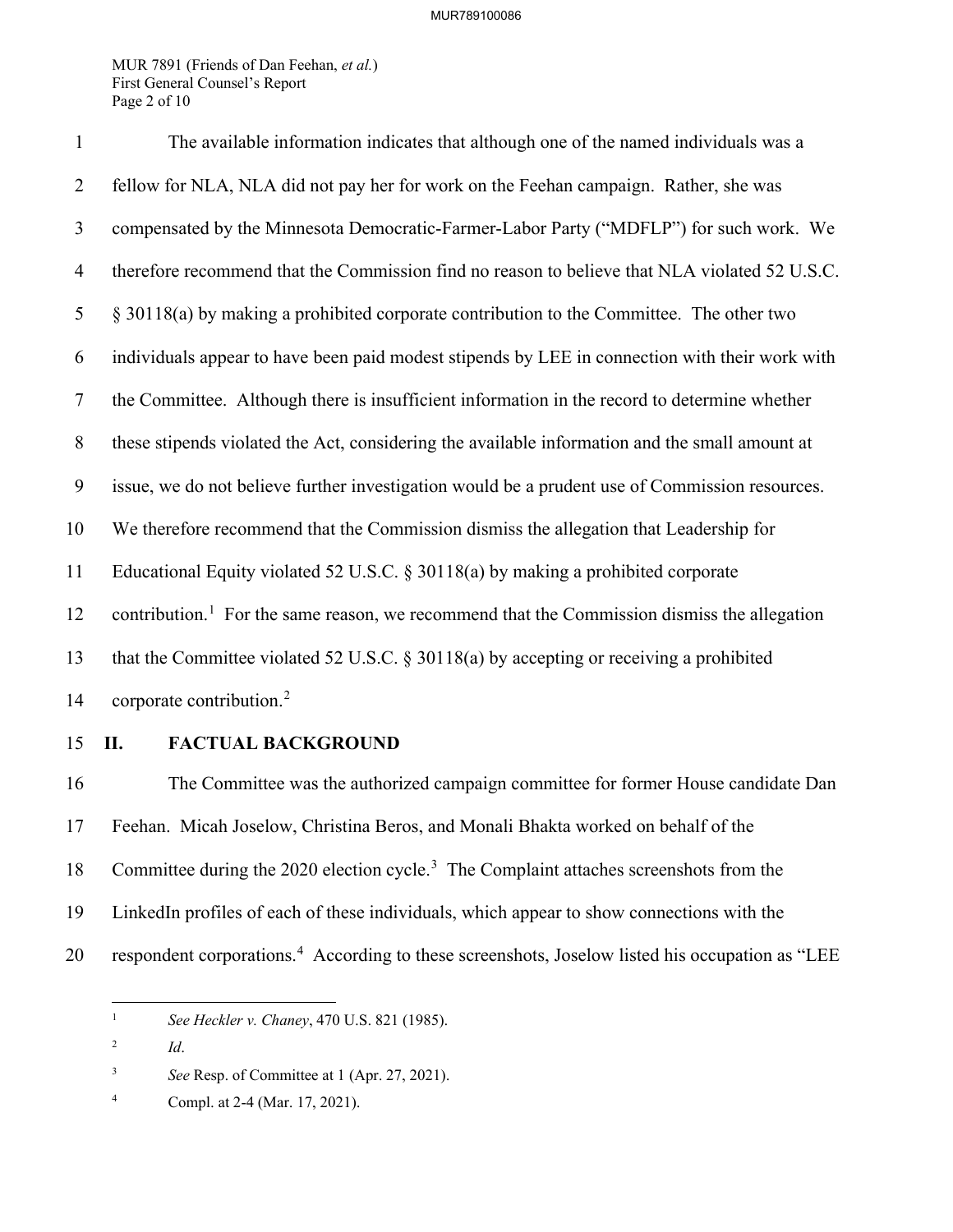MUR 7891 (Friends of Dan Feehan, *et al.*) First General Counsel's Report Page 3 of 10

1 Fellow at Dan Feehan for Congress" beginning June  $2020$ ,<sup>[5](#page-2-0)</sup> Beros listed her occupation as 2 "Leadership for Educational Equity Campaign Leadership Fellow" at "Dan Feehan for 3 Congress" beginning in July 2020,<sup>[6](#page-2-1)</sup> and Bhakta worked for the MDFLP on behalf of "Dan 4 Feehan for Congress" beginning in April 2020 while also listing herself as "LFMN Fellow at 5 Lead for America."<sup>[7](#page-2-2)</sup> 6 NLA is organized as a non-profit corporation under Section  $501(c)(3)$  of the Internal 7 Revenue Code.<sup>[8](#page-2-3)</sup> In response to the Complaint, NLA argues that although Bhakta was an NLA 8 fellow, it did not compensate her for work with the Committee.<sup>9</sup> Instead, NLA asserts that 9 Bhakta was responsible for developing diversity, equity, and inclusion initiatives in parts of [10](#page-2-5) Minnesota on behalf of Lead for Minnesota.<sup>10</sup> NLA further states that while Bhakta was [11](#page-2-6) concurrently employed by the MDFLP, the "two positions were unrelated."<sup>11</sup> According to the 12 response, MDFLP alone compensated Bhakta for Feehan campaign work, and NLA told her she 13 "could not record any of her time working on the Feehan Campaign as time she was obligated to 14 work to meet her fellowship requirements."<sup>[12](#page-2-7)</sup> In support, NLA attaches an affidavit from 15 Bhakta explaining her duties on behalf of Lead for Minnesota as well as the circumstances that

- <span id="page-2-5"></span>10 *Id*.
- <span id="page-2-6"></span>11 *Id*.
- <span id="page-2-7"></span>12 *Id*.

<span id="page-2-0"></span><sup>5</sup> *Id*. at 2.

<span id="page-2-1"></span><sup>6</sup> *Id*. at 3.

<span id="page-2-2"></span><sup>7</sup> *Id.* at 4. LFMN appears to be an abbreviation for Lead for Minnesota, an arm of National Lead for America. *See About*, LEAD FOR MINN.,<https://www.leadforminnesota.org/about> (last visited Nov. 8, 2021).

<span id="page-2-3"></span><sup>8</sup> *See* IRS Form 990, NLA, 2019 Return of Organization Exempt from Income Tax at 1 (Apr. 1, 2020).

<span id="page-2-4"></span><sup>9</sup> Resp. of NLA at 2 (Apr. 26, 2021).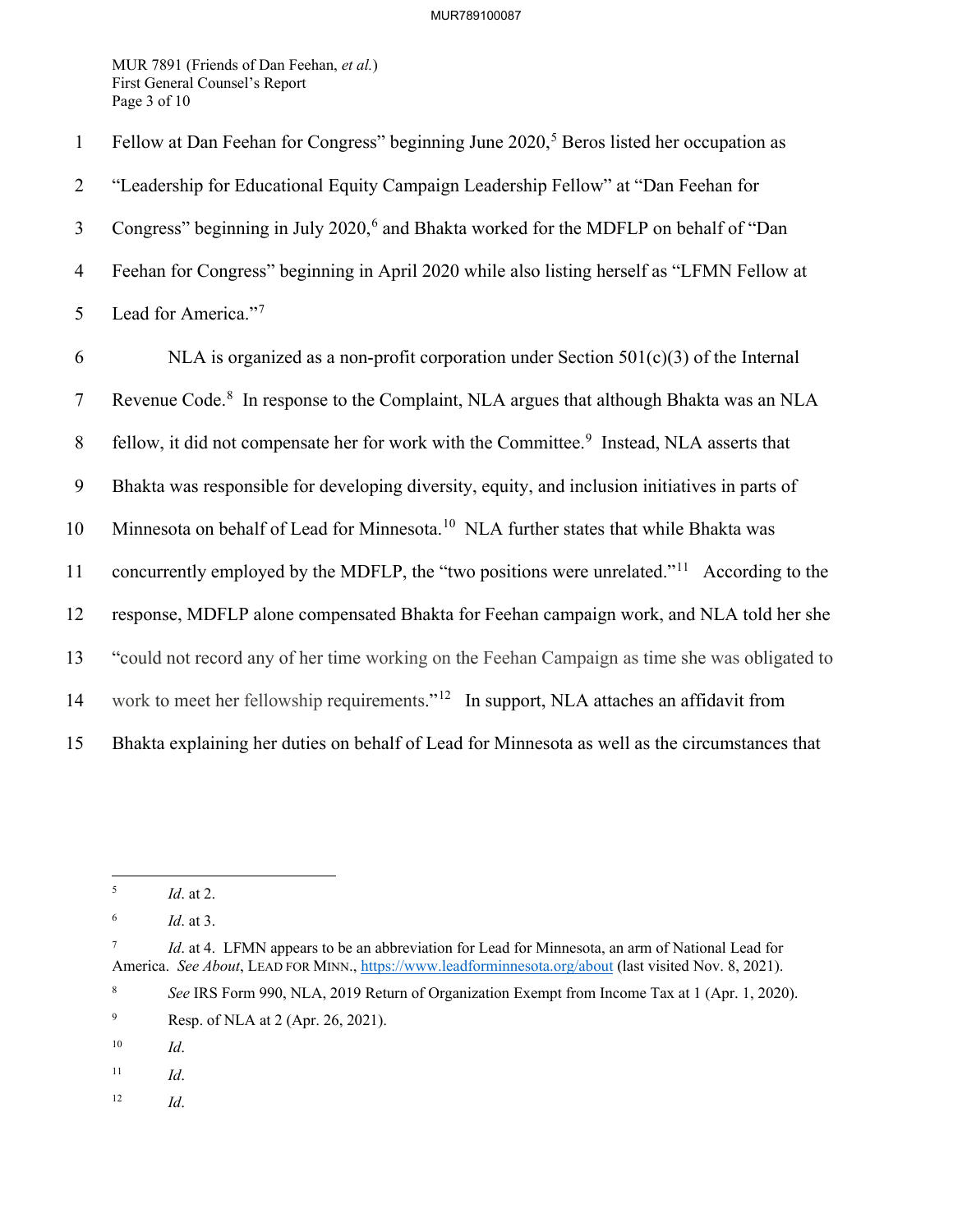MUR 7891 (Friends of Dan Feehan, *et al.*) First General Counsel's Report Page 4 of 10

| $\mathbf{1}$   | led her to become separately employed by the MDFLP. <sup>13</sup> NLA also attaches an affidavit from          |
|----------------|----------------------------------------------------------------------------------------------------------------|
| 2              | its Deputy Director and Program Coordinator of Lead for Minnesota explaining Bhakta's work                     |
| 3              | for the organization, the prohibition on Bhakta commingling her work for NLA with her work                     |
| $\overline{4}$ | for the Committee, and an avowal that no such commingling had been observed. <sup>14</sup> The                 |
| 5              | Response from the Committee echoes this explanation. <sup>15</sup> In addition, MDFLP reports filed with       |
| 6              | the Commission for the 2020 election cycle show a total of \$11,249 in disbursements to Bhakta                 |
| $\tau$         | between July 31 and November 20, 2020. <sup>16</sup>                                                           |
| 8              | LEE is organized as a non-profit corporation under Section $501(c)(4)$ of the Internal                         |
| 9              | Revenue Code. <sup>17</sup> In a prior matter before the Commission, LEE acknowledged retaining Feehan         |
| 10             | as an independent contractor in 2017 and then as a "temporary employee" in 2019. <sup>18</sup> It appears      |
| 11             | Feehan's compensation from LEE for these two periods totaled \$170,000. <sup>19</sup> In response to the       |
| 12             | current allegations, LEE argues that it sponsored Joselow and Beros to work on Feehan's                        |
| 13             | campaign for educational rather than electoral purposes. <sup>20</sup> Specifically, LEE writes that its focus |

<span id="page-3-0"></span><sup>&</sup>lt;sup>13</sup> *Id.* at Ex. A. The affidavit further states that "I did not mix my campaign work with my fellowship duties." *Id*.

<span id="page-3-2"></span>15 Resp. of Committee at 1 ("[Bhakta] was hired and paid by the Minnesota Democratic-Farmer-Labor Party. . . . [she] accepted a separate part-time position as a fellow with National Lead for America.").

<span id="page-3-5"></span><sup>18</sup> Resp. of LEE at 4-5, MUR 7816 (Feehan, *et al.*) (Nov. 16, 2021) In that matter, a Complaint alleged that LEE's payments to Feehan were contributions rather than compensation for *bona fide* services.

<span id="page-3-6"></span>19 Resp. of Feehan at 2, MUR 7816 (Feehan, *et al.*) (Nov. 3, 2021)

<span id="page-3-7"></span>20 Resp. of LEE at 3-4

<span id="page-3-1"></span><sup>14</sup> *Id*. at Ex. B.

<span id="page-3-3"></span><sup>16</sup> *See* MDFLP, Amended 2020 August Monthly Report at 223 (Oct. 8, 2020); MDFLP, 2020 Amended September Monthly Report at 337-38 (Oct. 8, 2020); MDFLP, Amended 2020 October Monthly Report at 822-23 (May 5, 2021); MDFLP, Amended 2020 12-Day Pre-General Report at 515 (May 5, 2021); MDFLP, Amended 2020 30-Day Post-General Report at 1507 (May 5, 2021). It appears these payments were coordinated party expenditures. *See* Resp. of Committee at 1. Although not reported as such, there is no information in the record to suggest MDFLP exceeded its limit, which was \$51,900, because MDFLP reported no such expenditures during the 2020 election cycle.

<span id="page-3-4"></span><sup>17</sup> *See* Resp. of LEE at 3 (Apr. 22, 2021); IRS Form 990, LEE, 2018 Return of Organization Exempt from Income Tax at 1 (Nov. 11, 2019) (showing organization as corporation).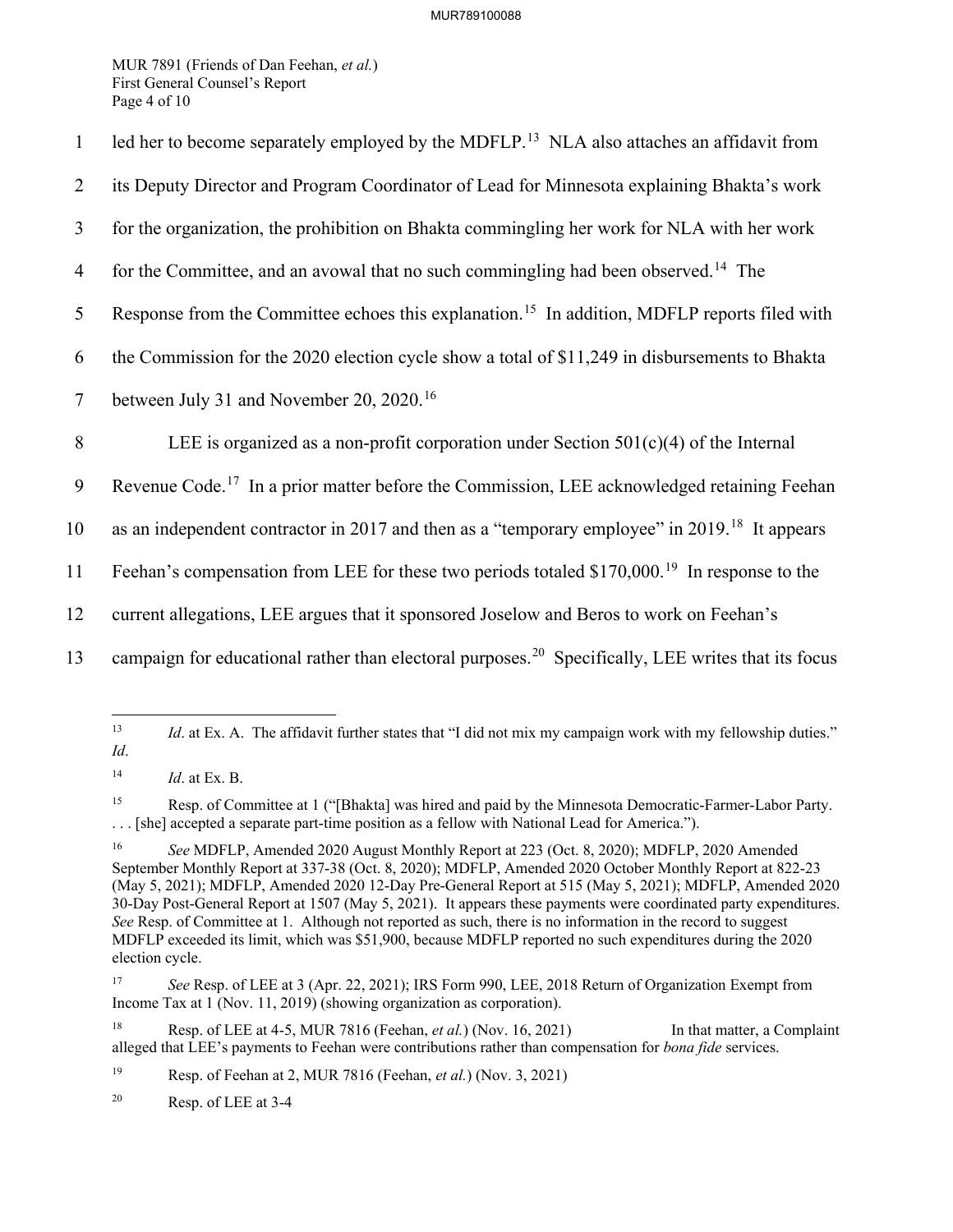MUR 7891 (Friends of Dan Feehan, *et al.*) First General Counsel's Report Page 5 of 10

1 is "developing leadership skills and inspiring and supporting a network of civic leaders to end 2 the injustice of educational inequity. $^{221}$  $^{221}$  $^{221}$  In furtherance of that mission, LEE says it created an 3 internship program "to allow some of its members the opportunity to gain practical, direct, in-4 the-field experience and learn demonstrable campaign skills while volunteering on a political 5 campaign and completing training and curriculum developed by LEE."<sup>[22](#page-4-1)</sup> According to LEE, this 6 program did not come with a salary but included a stipend of \$2,250 "to help offset living 7 expenses and other incidental costs."<sup>23</sup> The Response from the Committee is consistent with that 8 of LEE.<sup>24</sup> We found no additional information about the program from publicly available 9 sources, and thus do not know how many participants the program typically sponsors or how 10 many campaigns these participants have worked on.

## 11 **III. LEGAL ANALYSIS**

### 12 **A. Legal Standard**

13 Corporations are prohibited from making contributions to federal candidates or their 14 authorized committees, and candidates and authorized committees are prohibited from 15 knowingly receiving or accepting such contributions.<sup>[25](#page-4-4)</sup> Under Section 30101(8)(A)(ii) of the 16 Act, the term "contribution" includes "the payment by any person of compensation for the 17 personal services of another person which are rendered to a political committee without charge 18 for any purpose."  $26$ 

<span id="page-4-4"></span><sup>25</sup> 52 U.S.C. § 30118(a); 11 C.F.R. § 114.2(a), (b)(1).

<span id="page-4-5"></span><sup>26</sup> 52 U.S.C. § 30101(8)(A)(ii); 11 C.F.R. § 100.54.

<span id="page-4-0"></span><sup>21</sup> *Id*. at 3.

<span id="page-4-1"></span><sup>22</sup> *Id*.

<span id="page-4-2"></span><sup>23</sup> *Id*. at 4.

<span id="page-4-3"></span><sup>&</sup>lt;sup>24</sup> Resp. of Committee at 1 ("Mr. Joselow and Ms. Beros were not paid by LEE, although they received a small cost-of-living stipend from LEE.")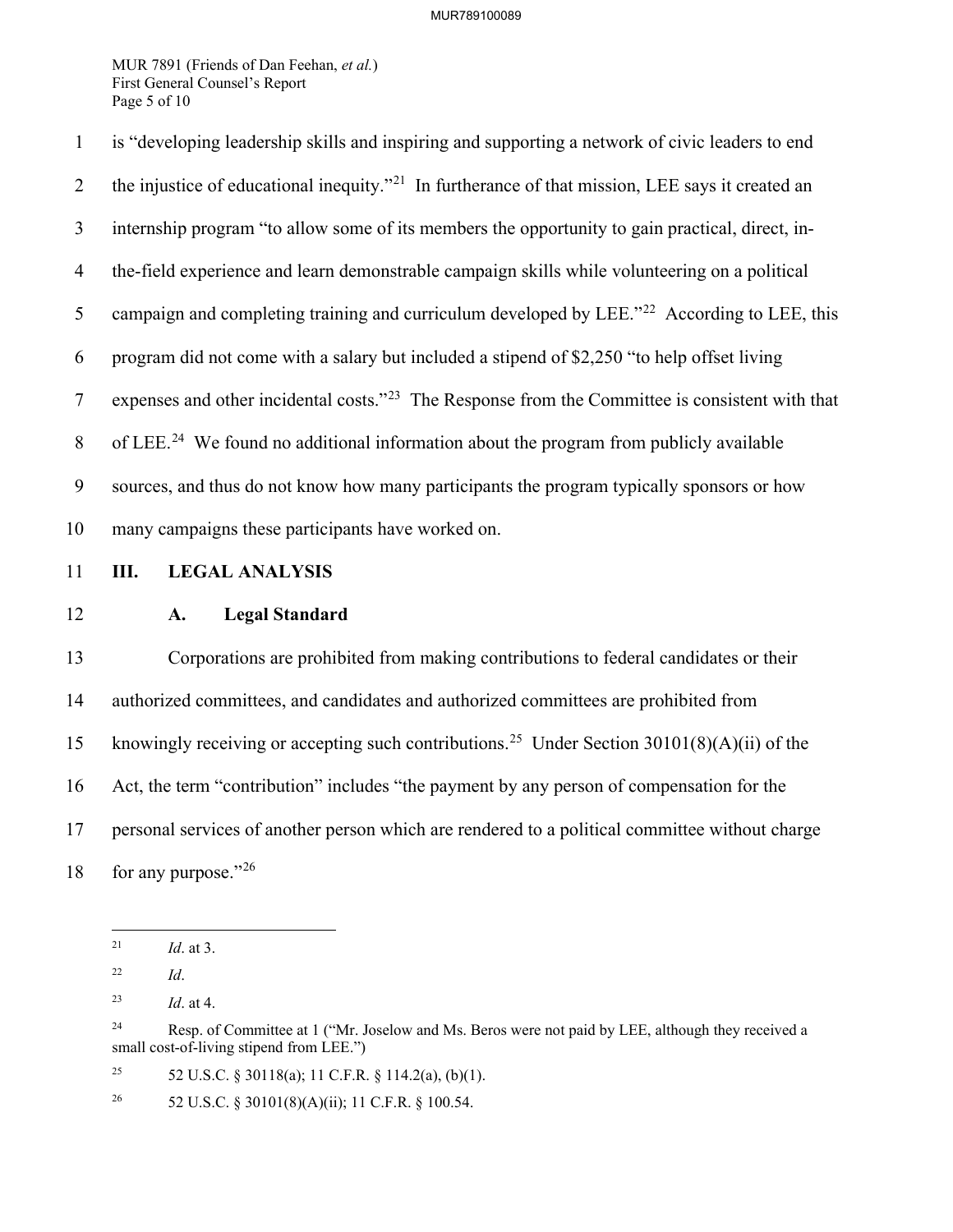MUR 7891 (Friends of Dan Feehan, *et al.*) First General Counsel's Report Page 6 of 10

# 1 **B. The Commission Should Find No Reason to Believe that NLA Made**  2 **Contributions to the Committee**

| $\mathfrak{Z}$ | The Responses from both the Committee and NLA provide substantial evidence that                                      |  |
|----------------|----------------------------------------------------------------------------------------------------------------------|--|
| $\overline{4}$ | Bhakta was paid by the MDFLP rather than NLA for her work with the Committee. NLA                                    |  |
| 5              | submitted two affidavits testifying to her different positions at Lead for Minnesota and the                         |  |
| 6              | Committee, which is further supported by contemporaneous reports that the Minnesota                                  |  |
| $\tau$         | Democratic-Farmer-Labor Party filed with the Commission. In light of this information, we                            |  |
| 8              | recommend that the Commission find no reason to believe that NLA made a prohibited                                   |  |
| 9              | contribution to the Committee in violation of 52 U.S.C. $\S 30118(a)$ .                                              |  |
| 10<br>11       | C.<br>The Commission Should Dismiss the Allegation that LEE made Prohibited<br><b>Contributions to the Committee</b> |  |
| 12             | With regard to Joselow and Beros, LEE claims it "did not pay them" but admits that it                                |  |
| 13             | gave them a "a modest stipend [\$2,250 each for the duration of the fellowship] to cover living                      |  |
| 14             | costs while they volunteered." <sup>27</sup> LEE contends that these stipends did not constitute prohibited          |  |
| 15             | in-kind contributions, <sup>28</sup> relying on Advisory Opinion 2015-14 (Hillary for America) ("AO 2015-            |  |
| 16             | 14"). There, the Commission concluded that a university's payment of a non-specific \$3,000                          |  |
| 17             | stipend to an undergraduate student volunteering for a candidate's campaign was not a prohibited                     |  |
| 18             | corporate contribution. <sup>29</sup> Specifically, the Commission determined that the "stipends are                 |  |
| 19             | provided to students for <i>bona fide</i> educational objectives, not for the provision of personal                  |  |
| 20             | services to federal campaigns." <sup>30</sup> Thus, even though the university student provided "substantive"        |  |

<span id="page-5-0"></span><sup>27</sup> Resp. of LEE at 3.

<span id="page-5-1"></span><sup>28</sup> *Id.* at 5.

<span id="page-5-2"></span><sup>29</sup> AO 2015-14 at 4. The \$3,000 stipend provided by DePauw University reimbursed the student in part for travel and subsistence expenses, which were estimated to total \$4,735. *Id*. The student also received academic credit toward a graduation requirement. *Id.* at 2.

<span id="page-5-3"></span><sup>30</sup> *Id*. at 4.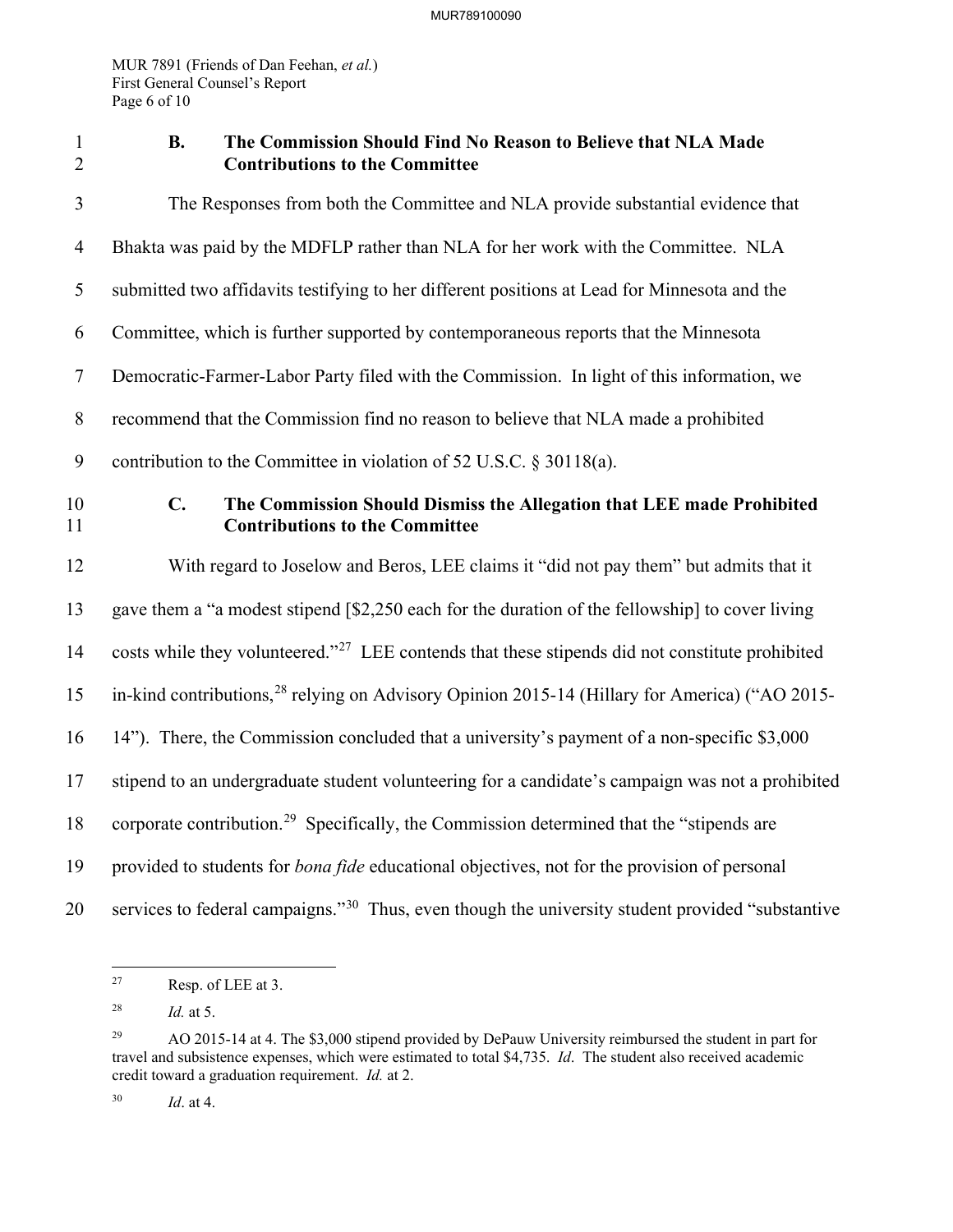MUR 7891 (Friends of Dan Feehan, *et al.*) First General Counsel's Report Page 7 of 10

| $\mathbf{1}$   | work" to the Clinton Committee, including helping with vetting, the stipend was not offered or                  |  |  |  |
|----------------|-----------------------------------------------------------------------------------------------------------------|--|--|--|
| 2              | received as compensation for the provision of the personal services. <sup>31</sup> Instead, the Commission      |  |  |  |
| 3              | found that the sole purpose of the stipend was to assist students with an educational experience in             |  |  |  |
| $\overline{4}$ | a wide variety of settings. <sup>32</sup> In addition, the program awarding the stipend was non-partisan and    |  |  |  |
| 5              | not for the purpose of advancing political goals. <sup>33</sup>                                                 |  |  |  |
| 6              | The Commission has not had many occasions to consider how far the exemption laid out                            |  |  |  |
| $\tau$         | in AO 2015-14 might reach. In MUR 7035 (Australian Labor Party), the Commission did not                         |  |  |  |
| 8              | extend the exemption to a foreign political party that placed "delegates" in "partisan settings." <sup>34</sup> |  |  |  |
| 9              | The Commission explained that there was information in the record that these delegates                          |  |  |  |
| 10             | performed "campaign-related services." <sup>35</sup> Thus, the Commission found reason to believe that          |  |  |  |
| 11             | payment in connection with those services was a contribution.<br>The Australian Labor Party                     |  |  |  |
| 12             | ultimately admitted to paying a total of \$16,140 for flights and \$8,282 for daily stipends, and               |  |  |  |
| 13             | agreed to settle the matter. <sup>37</sup>                                                                      |  |  |  |
| 14             | Because the Act generally prohibits "compensation for the personal services of another                          |  |  |  |

<span id="page-6-0"></span>15 person which are rendered to a political committee without charge for any purpose,"<sup>[38](#page-6-6)</sup> AO 2015-

- <span id="page-6-1"></span>32 *Id*.
- <span id="page-6-2"></span>33 *Id*. at 4.

- <span id="page-6-4"></span>35 *Id*. at 5-6.
- 36

<span id="page-6-5"></span>37 MUR 7035 (Australian Labor Party), Conciliation Agreement ¶¶ IV.4, V.

<sup>31</sup> *Id*. at 3-4.

<span id="page-6-3"></span><sup>34</sup> Factual & Legal Analysis at 5, MUR 7035 (Australian Labor Party).

<span id="page-6-6"></span><sup>38 52</sup> U.S.C. § 30101(8)(A)(ii); 11 C.F.R. § 100.54.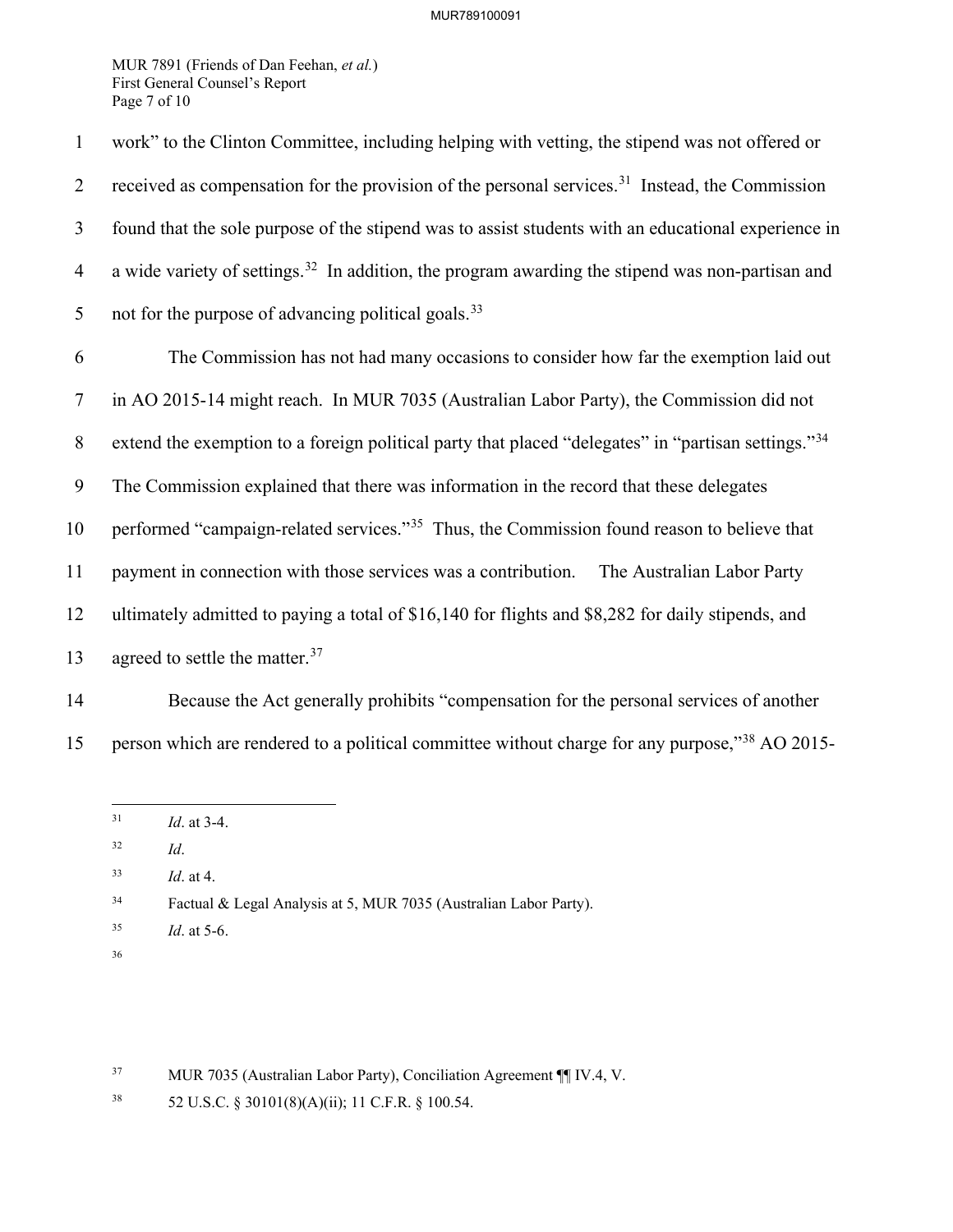MUR 7891 (Friends of Dan Feehan, *et al.*) First General Counsel's Report Page 8 of 10

| $\mathbf{1}$   | 14 draws a specific exemption for stipends with a "bona fide educational objective." <sup>39</sup> LEE       |
|----------------|--------------------------------------------------------------------------------------------------------------|
| $\overline{2}$ | argues that it should qualify for this exemption, stating that its fellowship program "involved              |
| $\mathfrak{Z}$ | education check-ins and other training to ensure appropriate educational content." <sup>40</sup> LEE further |
| $\overline{4}$ | argues that its program "provided important educational and skills benefits to the Fellows." <sup>41</sup>   |
| 5              | Although the stipend at issue is less than the one in AO 2015-14, LEE has not submitted                      |
| 6              | information showing that it administers its program in a non-partisan fashion for purely                     |
| $\overline{7}$ | educational benefits. As a $501(c)(4)$ , LEE is permitted to engage in limited political advocacy            |
| $8\phantom{.}$ | under IRS rules, and it is not clear from the record whether LEE placed its fellows                          |
| 9              | disproportionately in campaigns that the organization supported. <sup>42</sup> Indeed, LEE's prior           |
| 10             | employment of Feehan raises questions as to LEE's relationship with the Feehan campaign and                  |
| 11             | whether LEE placed its fellows for non-partisan, educational purposes.                                       |
| 12             | Nonetheless, the available information is enough to rebut the Complaint's allegation that                    |
| 13             | these fellows were paid tens of thousands of dollars. <sup>43</sup> Even if the Commission were to           |
| 14             | determine that LEE's stipends constituted prohibited corporate contributions, the amount in                  |
| 15             | violation would have been \$4,500. Moreover, although LEE's prior work with Feehan raises                    |
| 16             | legitimate questions about the fellowship's objective, the record is far from clear that LEE                 |
| 17             | actually administered its program for the purpose of providing services to campaigns. This                   |
| 18             | uncertainty distinguishes the current matter from MUR 7035 (Australian Labor Party, et al.), in              |

<span id="page-7-0"></span><sup>39</sup> AO 2015-14 at 4.

<span id="page-7-1"></span><sup>40</sup> Resp. of LEE at 3.

<span id="page-7-2"></span><sup>41</sup> *Id*. at 4.

<span id="page-7-3"></span><sup>&</sup>lt;sup>42</sup> One of the Commissioners signing onto AO 2015-14 explicitly argued that "this opinion about an apolitical university internship stipend provides no cover to super PACs, (c)(4)s, or billionaires with political agendas seeking to subsidize the staff of their favorite candidates." Concurrence of Comm'r Weintraub at 1, AO 2015-14.

<span id="page-7-4"></span><sup>43</sup> Compl. at 1.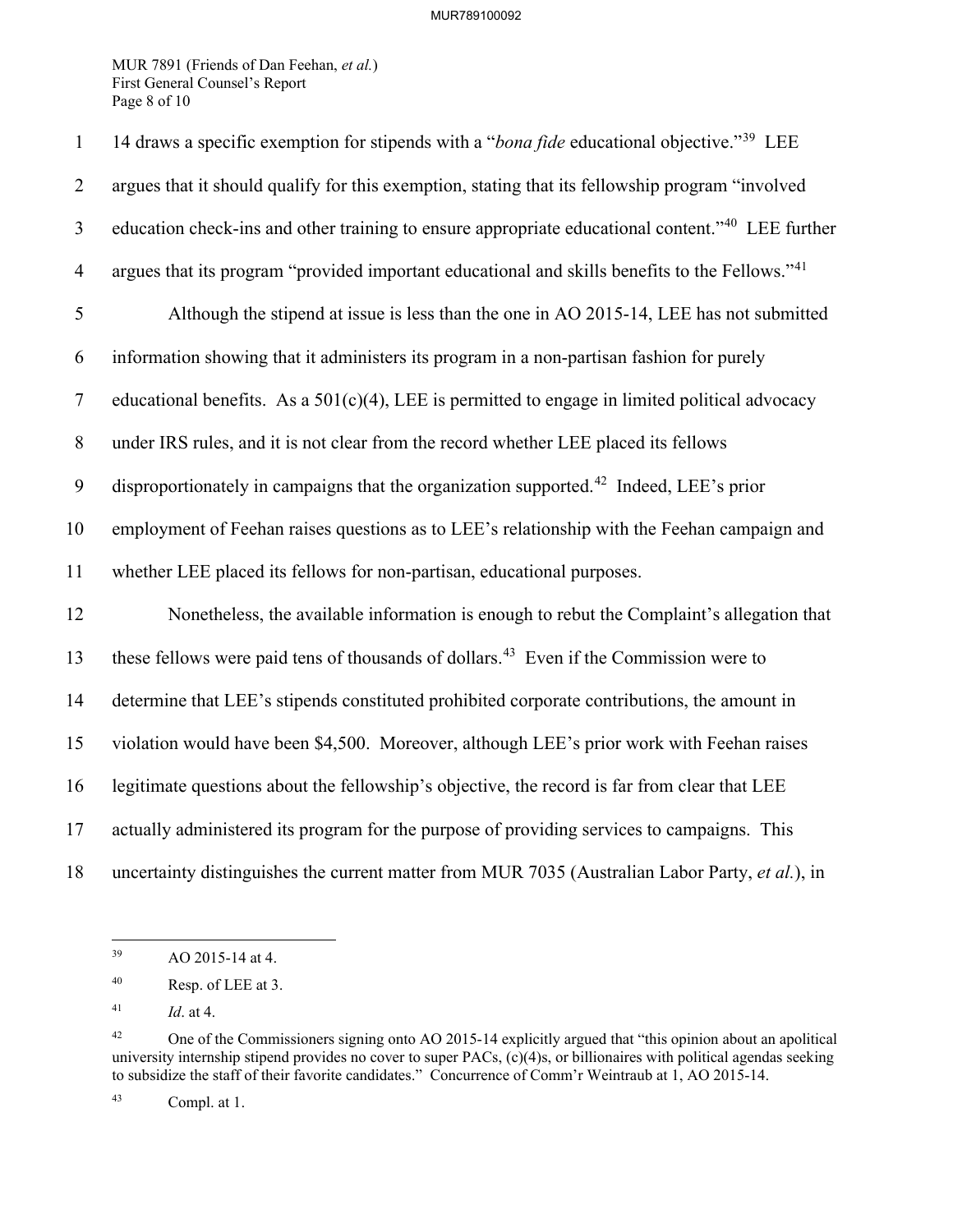MUR 7891 (Friends of Dan Feehan, *et al.*) First General Counsel's Report Page 9 of 10

| $\mathbf{1}$               | which a foreign political party sent delegates to a specific like-minded American campaign. In      |                                                           |                                                                                                                                                                          |
|----------------------------|-----------------------------------------------------------------------------------------------------|-----------------------------------------------------------|--------------------------------------------------------------------------------------------------------------------------------------------------------------------------|
| $\overline{2}$             | the absence of clearer information and in light of the small dollar-value of the stipends at issue, |                                                           |                                                                                                                                                                          |
| 3                          | we conclude that it would not be a prudent use of Commission resources to investigate LEE's         |                                                           |                                                                                                                                                                          |
| $\overline{4}$             | fellowship program at this time. Accordingly, we recommend that the Commission dismiss the          |                                                           |                                                                                                                                                                          |
| 5                          | allegations against LEE and the Committee as an exercise of prosecutorial discretion. <sup>44</sup> |                                                           |                                                                                                                                                                          |
| 6                          | <b>RECOMMENDATIONS</b><br>IV.                                                                       |                                                           |                                                                                                                                                                          |
| 7<br>8                     |                                                                                                     | § 30118(a) by making a prohibited corporate contribution; | 1. Find no reason to believe that National Lead for America, Inc., violated 52 U.S.C.                                                                                    |
| 9<br>10                    |                                                                                                     | § 30118(a) by making a prohibited corporate contribution; | 2. Dismiss the allegation that Leadership for Educational Equity violated 52 U.S.C.                                                                                      |
| 11<br>12<br>13             |                                                                                                     | receiving a prohibited corporate contribution;            | 3. Dismiss the allegation that Friends of Dan Feehan and Meghan Maes in her official<br>capacity as treasurer violated 52 U.S.C. $\S 30118(a)$ by knowingly accepting or |
| 14                         |                                                                                                     | 4. Approve the attached Factual and Legal Analysis;       |                                                                                                                                                                          |
| 15                         |                                                                                                     | Approve the appropriate letters; and<br>5.                |                                                                                                                                                                          |
| 16<br>17                   |                                                                                                     | 6. Close the file.                                        |                                                                                                                                                                          |
| 18<br>19<br>20<br>21       |                                                                                                     |                                                           | Lisa J. Stevenson<br><b>Acting General Counsel</b>                                                                                                                       |
| 22<br>23<br>24<br>25<br>26 |                                                                                                     |                                                           | Charles Kitcher<br><b>Associate General Counsel</b><br>for Enforcement                                                                                                   |
| 27<br>28                   | December 16, 2021                                                                                   |                                                           | Peter G. Blumberg<br>Peter G. Blumberg                                                                                                                                   |
| 29<br>30<br>31<br>32       | Date                                                                                                |                                                           | <b>Acting Deputy Associate General</b><br>Counsel                                                                                                                        |
|                            |                                                                                                     |                                                           |                                                                                                                                                                          |

<span id="page-8-0"></span>

<sup>44</sup> *See Heckler v. Chaney*, 470 U.S. 821 (1985).